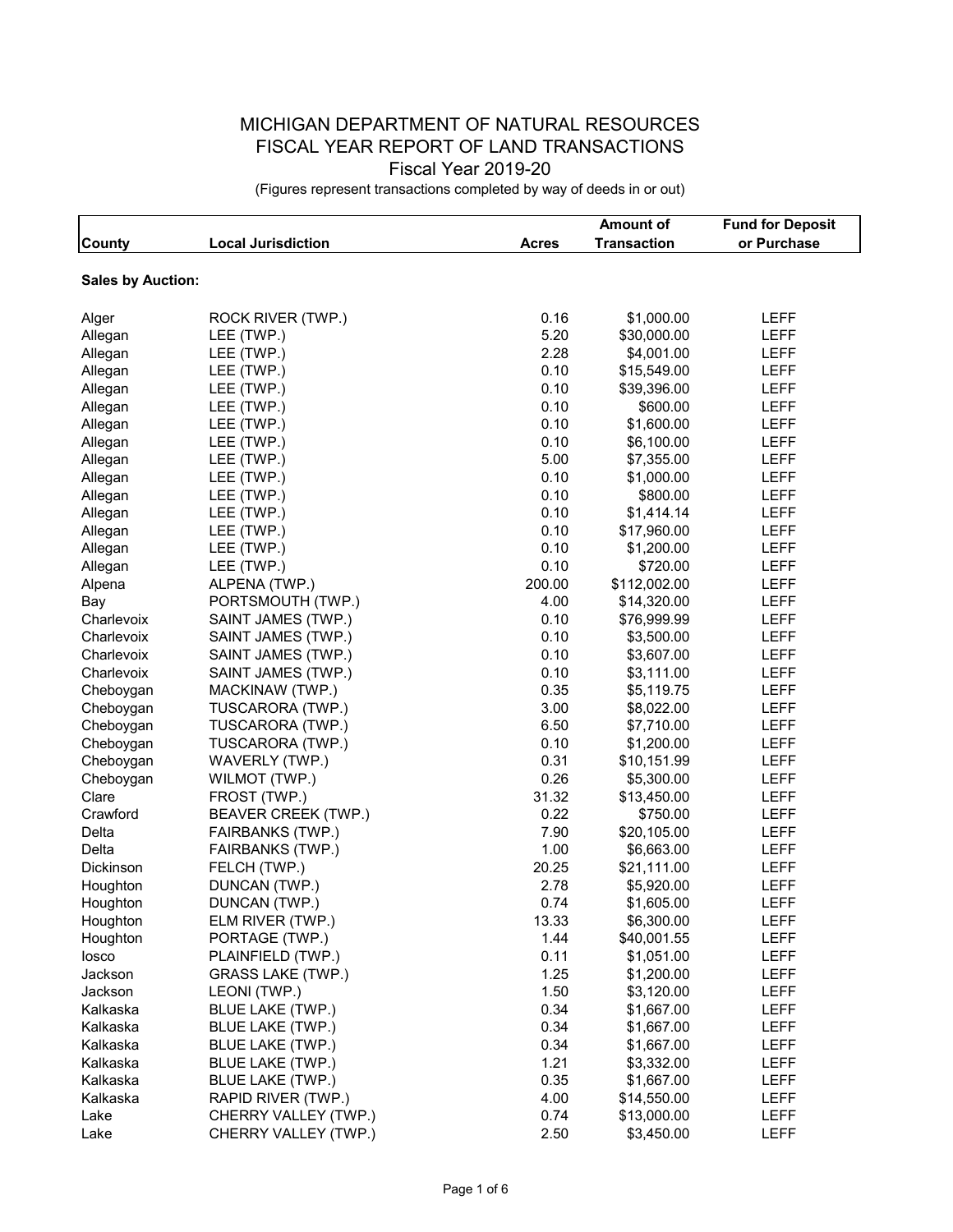|               |                           |              | <b>Amount of</b>   | <b>Fund for Deposit</b> |
|---------------|---------------------------|--------------|--------------------|-------------------------|
| <b>County</b> | <b>Local Jurisdiction</b> | <b>Acres</b> | <b>Transaction</b> | or Purchase             |
|               |                           |              |                    |                         |
| Lake          | CHERRY VALLEY (TWP.)      | 2.44         | \$1,650.00         | LEFF                    |
| Lake          | PEACOCK (TWP.)            | 2.22         | \$3,050.00         | LEFF                    |
| Lake          | PEACOCK (TWP.)            | 1.80         | \$5,125.00         | <b>LEFF</b>             |
| Lake          | PLEASANT PLAINS (TWP.)    | 0.10         | \$1,005.00         | <b>LEFF</b>             |
| Lake          | PLEASANT PLAINS (TWP.)    | 2.43         | \$1,650.00         | <b>LEFF</b>             |
| Lake          | PLEASANT PLAINS (TWP.)    | 1.12         | \$3,300.00         | <b>LEFF</b>             |
| Lake          | PLEASANT PLAINS (TWP.)    | 0.10         | \$551.00           | <b>LEFF</b>             |
| Lake          | PLEASANT PLAINS (TWP.)    | 0.10         | \$500.00           | <b>LEFF</b>             |
| Lake          | PLEASANT PLAINS (TWP.)    | 0.10         | \$1,250.00         | <b>LEFF</b>             |
| Lake          | PLEASANT PLAINS (TWP.)    | 0.10         | \$15,275.00        | <b>LEFF</b>             |
| Lake          | PLEASANT PLAINS (TWP.)    | 0.10         | \$650.00           | <b>LEFF</b>             |
| Lake          | PLEASANT PLAINS (TWP.)    | 0.10         | \$1,000.00         | <b>LEFF</b>             |
| Lake          | PLEASANT PLAINS (TWP.)    | 0.10         | \$500.00           | <b>LEFF</b>             |
| Lake          | PLEASANT PLAINS (TWP.)    | 0.10         | \$500.00           | <b>LEFF</b>             |
| Lake          | PLEASANT PLAINS (TWP.)    | 0.10         | \$2,026.00         | <b>LEFF</b>             |
| Lake          | PLEASANT PLAINS (TWP.)    | 0.10         | \$3,755.00         | <b>LEFF</b>             |
| Lake          | PLEASANT PLAINS (TWP.)    | 0.10         | \$1,090.00         | <b>LEFF</b>             |
| Lake          | PLEASANT PLAINS (TWP.)    | 0.10         | \$2,700.00         | <b>LEFF</b>             |
| Lake          | PLEASANT PLAINS (TWP.)    | 0.10         | \$500.00           | <b>LEFF</b>             |
| Lake          | PLEASANT PLAINS (TWP.)    | 0.10         | \$2,625.00         | <b>LEFF</b>             |
| Lake          | PLEASANT PLAINS (TWP.)    | 0.10         | \$3,240.00         | <b>LEFF</b>             |
| Lake          | PLEASANT PLAINS (TWP.)    | 0.10         | \$16,950.00        | <b>LEFF</b>             |
| Lake          | PLEASANT PLAINS (TWP.)    | 0.10         | \$11,665.00        | <b>LEFF</b>             |
| Lake          | PLEASANT PLAINS (TWP.)    | 0.10         | \$500.00           | <b>LEFF</b>             |
| Lake          | WEBBER (TWP.)             | 0.10         | \$3,810.00         | <b>LEFF</b>             |
| Lake          | WEBBER (TWP.)             | 0.10         | \$1,850.00         | <b>LEFF</b>             |
| Lake          | WEBBER (TWP.)             | 0.10         | \$2,050.00         | <b>LEFF</b>             |
| Lake          | WEBBER (TWP.)             | 0.10         | \$900.00           | <b>LEFF</b>             |
| Lake          | WEBBER (TWP.)             | 0.10         | \$1,261.00         | <b>LEFF</b>             |
| Lake          | WEBBER (TWP.)             | 0.10         | \$960.00           | <b>LEFF</b>             |
| Lake          | WEBBER (TWP.)             | 0.10         | \$695.00           | <b>LEFF</b>             |
| Lake          | WEBBER (TWP.)             | 0.10         | \$1,000.00         | <b>LEFF</b>             |
| Lake          | WEBBER (TWP.)             | 0.13         | \$1,011.00         | LEFF                    |
| Lake          | WEBBER (TWP.)             | 20.00        | \$33,250.00        | LEFF                    |
| Lake          | WEBBER (TWP.)             | 2.00         | \$4,800.00         | <b>LEFF</b>             |
| Lapeer        | HADLEY (TWP.)             | 0.10         | \$11,400.00        | <b>LEFF</b>             |
| Leelanau      | LEELANAU (TWP.)           | 17.50        | \$91,000.00        | LEFF                    |
| Mackinac      | <b>BOIS BLANC (TWP.)</b>  | 0.10         | \$2,500.00         | <b>LEFF</b>             |
| Mackinac      | <b>BOIS BLANC (TWP.)</b>  | 0.10         | \$2,500.00         | <b>LEFF</b>             |
| Mackinac      | <b>BOIS BLANC (TWP.)</b>  | 0.10         | \$3,000.00         | LEFF                    |
| Mackinac      | <b>BOIS BLANC (TWP.)</b>  | 3.38         | \$9,620.00         | <b>LEFF</b>             |
| Mackinac      | SAINT IGNACE (TWP.)       | 4.76         | \$5,555.00         | LEFF                    |
| Marquette     | REPUBLIC (TWP.)           | 149.05       | \$65,560.00        | LEFF                    |
| Menominee     | INGALLSTON (TWP.)         | 160.00       | \$72,080.00        | LEFF                    |
| Midland       | <b>GREENDALE (TWP.)</b>   | 6.42         | \$12,705.07        | <b>LEFF</b>             |
| Midland       | JASPER (TWP.)             | 5.00         | \$7,350.00         | LEFF                    |
| Midland       | JEROME (TWP.)             | 0.75         | \$1,630.00         | <b>LEFF</b>             |
|               |                           |              |                    |                         |
| Montmorency   | AVERY (TWP.)              | 40.00        | \$14,050.00        | LEFF                    |
| Montmorency   | VIENNA (TWP.)             | 2.48         | \$5,800.00         | LEFF                    |
| Muskegon      | BLUE LAKE (TWP.)          | 0.10         | \$36,800.00        | LEFF                    |
| Muskegon      | BLUE LAKE (TWP.)          | 0.10         | \$42,123.00        | <b>LEFF</b>             |
| Muskegon      | <b>MUSKEGON (CITY)</b>    | 0.35         | \$11,500.00        | LEFF                    |
| Newaygo       | BROOKS (TWP.)             | 0.23         | \$551.00           | <b>LEFF</b>             |
| Newaygo       | LINCOLN (TWP.)            | 0.11         | \$4,249.00         | <b>LEFF</b>             |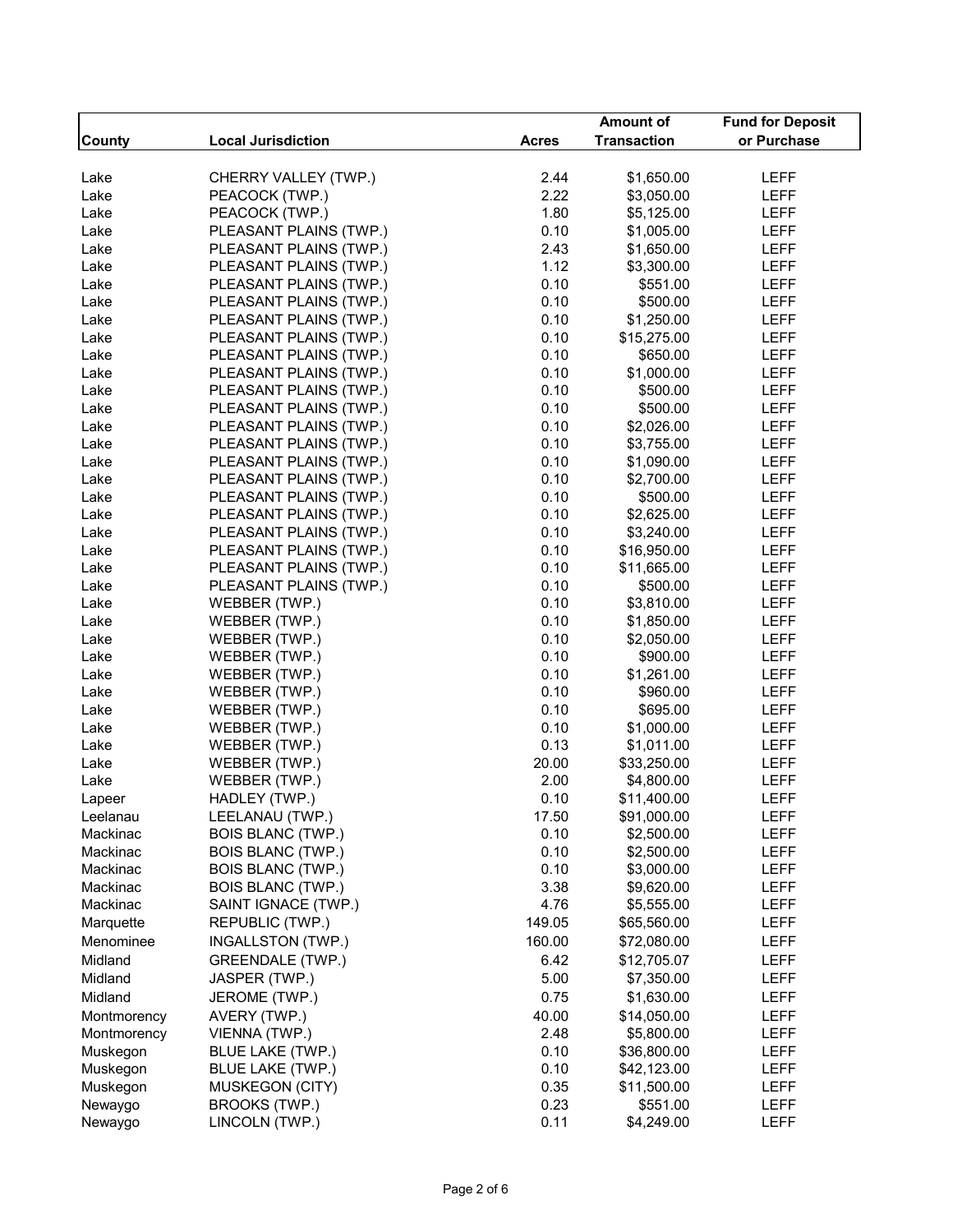|                               |                           |              | Amount of          | <b>Fund for Deposit</b> |
|-------------------------------|---------------------------|--------------|--------------------|-------------------------|
| <b>County</b>                 | <b>Local Jurisdiction</b> | <b>Acres</b> | <b>Transaction</b> | or Purchase             |
|                               |                           |              |                    |                         |
| Newaygo                       | LINCOLN (TWP.)            | 0.10         | \$10,100.00        | <b>LEFF</b>             |
| Newaygo                       | LINCOLN (TWP.)            | 0.10         | \$14,220.00        | <b>LEFF</b>             |
| Newaygo                       | MERRILL (TWP.)            | 0.10         | \$1,010.00         | LEFF                    |
| Newaygo                       | MERRILL (TWP.)            | 0.10         | \$4,155.00         | <b>LEFF</b>             |
| Newaygo                       | MERRILL (TWP.)            | 0.00         | \$525.00           | <b>LEFF</b>             |
| Newaygo                       | MERRILL (TWP.)            | 0.00         | \$500.00           | LEFF                    |
| Newaygo                       | MERRILL (TWP.)            | 0.10         | \$2,251.00         | <b>LEFF</b>             |
| Newaygo                       | MERRILL (TWP.)            | 0.10         | \$6,000.00         | <b>LEFF</b>             |
| Newaygo                       | MERRILL (TWP.)            | 0.10         | \$5,622.00         | <b>LEFF</b>             |
| Newaygo                       | MERRILL (TWP.)            | 0.10         | \$8,756.00         | <b>LEFF</b>             |
| Newaygo                       | MERRILL (TWP.)            | 0.10         | \$16,756.00        | <b>LEFF</b>             |
| Newaygo                       | MERRILL (TWP.)            | 0.10         | \$9,000.00         | <b>LEFF</b>             |
| Newaygo                       | MERRILL (TWP.)            | 0.10         | \$24,200.00        | <b>LEFF</b>             |
| Newaygo                       | MERRILL (TWP.)            | 23.69        | \$29,865.00        | <b>LEFF</b>             |
| Newaygo                       | MERRILL (TWP.)            | 0.10         | \$6,051.00         | <b>LEFF</b>             |
| Newaygo                       | MERRILL (TWP.)            | 0.10         | \$1,750.00         | <b>LEFF</b>             |
| Newaygo                       | MERRILL (TWP.)            | 0.10         | \$1,000.00         | <b>LEFF</b>             |
| Newaygo                       | MERRILL (TWP.)            | 0.10         | \$2,800.00         | <b>LEFF</b>             |
| Newaygo                       | MERRILL (TWP.)            | 0.10         | \$1,800.00         | LEFF                    |
| Newaygo                       | MERRILL (TWP.)            | 0.10         | \$4,377.00         | <b>LEFF</b>             |
| Newaygo                       | MERRILL (TWP.)            | 0.00         | \$9,720.00         | <b>LEFF</b>             |
| Newaygo                       | MERRILL (TWP.)            | 0.10         | \$2,450.00         | <b>LEFF</b>             |
| Newaygo                       | MERRILL (TWP.)            | 0.10         | \$1,010.00         | <b>LEFF</b>             |
| Newaygo                       | MERRILL (TWP.)            | 0.10         | \$1,000.00         | <b>LEFF</b>             |
| Newaygo                       | MERRILL (TWP.)            | 0.10         | \$1,020.00         | <b>LEFF</b>             |
| Newaygo                       | SHERMAN (TWP.)            | 0.10         | \$13,999.00        | <b>LEFF</b>             |
| Otsego                        | CHESTER (TWP.)            | 5.00         | \$5,100.00         | LEFF                    |
| Otsego                        | HAYES (TWP.)              | 9.56         | \$35,001.00        | <b>LEFF</b>             |
| Otsego                        | HAYES (TWP.)              | 3.03         | \$3,752.00         | <b>LEFF</b>             |
| Otsego                        | OTSEGO LAKE (TWP.)        | 10.00        | \$12,000.00        | <b>LEFF</b>             |
| Otsego                        | OTSEGO LAKE (TWP.)        | 10.02        | \$10,125.00        | <b>LEFF</b>             |
| Presque Isle                  | ROGERS (TWP.)             | 26.00        | \$26,270.00        | <b>LEFF</b>             |
| Presque Isle                  | ROGERS (TWP.)             | 7.56         | \$7,110.00         | <b>LEFF</b>             |
| Presque Isle                  | ROGERS (TWP.)             | 9.18         | \$9,420.00         | <b>LEFF</b>             |
| Presque Isle                  | ROGERS (TWP.)             | 5.87         | \$5,780.00         | LEFF                    |
| Presque Isle                  | ROGERS (TWP.)             | 16.93        | \$17,500.00        | LEFF                    |
| Presque Isle                  | ROGERS (TWP.)             | 9.24         | \$9,420.00         | LEFF                    |
| Presque Isle                  | ROGERS (TWP.)             | 7.78         | \$7,390.00         | LEFF                    |
| Presque Isle                  | ROGERS (TWP.)             | 10.47        | \$9,960.00         | LEFF                    |
| Presque Isle                  | ROGERS (TWP.)             | 7.85         | \$7,500.00         | LEFF                    |
| Presque Isle                  | ROGERS (TWP.)             | 8.18         | \$8,500.00         | LEFF                    |
| Presque Isle                  | ROGERS (TWP.)             | 9.48         | \$8,820.00         | LEFF                    |
| Presque Isle                  | ROGERS (TWP.)             | 9.07         | \$8,910.00         | LEFF                    |
| Saint Clair                   | CLAY (TWP.)               | 0.10         | \$15,000.00        | LEFF                    |
| Shiawassee                    | WOODHULL (TWP.)           | 1.80         | \$1,400.00         | LEFF                    |
| Van Buren                     | COVERT (TWP.)             | 1.90         | \$1,970.00         | LEFF                    |
| Wexford                       | HANOVER (TWP.)            | 0.09         | \$1,000.00         |                         |
| Wexford                       | HARING (TWP.)             | 0.12         | \$1,000.00         | LEFF                    |
|                               |                           |              |                    | LEFF                    |
| <b>Total Sales by Auction</b> |                           | 940.91       | \$1,467,497.49     |                         |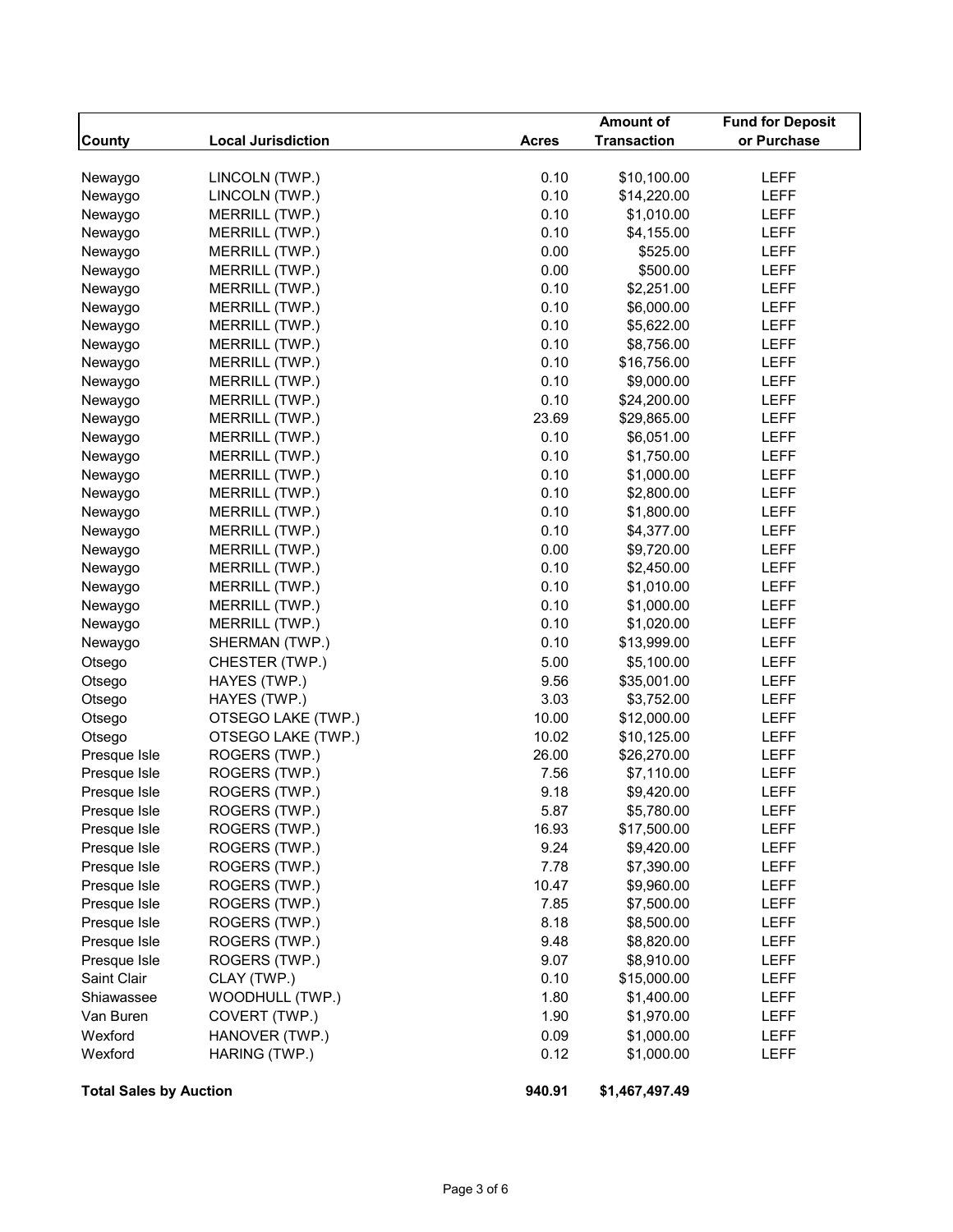|                                       | <b>Local Jurisdiction</b>         |              | <b>Amount of</b><br><b>Transaction</b> | <b>Fund for Deposit</b><br>or Purchase |
|---------------------------------------|-----------------------------------|--------------|----------------------------------------|----------------------------------------|
| County                                |                                   | <b>Acres</b> |                                        |                                        |
| <b>Sales other than Auction:</b>      |                                   |              |                                        |                                        |
| Clare                                 | GRANT (TWP.)                      | 0.16         | \$1,055.00                             | LEFF                                   |
| Ionia                                 | HUBBARDSTON (VILLAGE)             | 0.15         | \$500.00                               | LEFF                                   |
| Kalkaska                              | RAPID RIVER (TWP.)                | 3.14         | \$1,000.00                             | LEFF                                   |
| Montcalm                              | CRYSTAL (TWP.)                    | 1.20         | \$15,000.00                            | LEFF_GF                                |
| Newaygo                               | EVERETT (TWP.)                    | 0.10         | \$1.00                                 | <b>LEFF</b>                            |
| Oakland                               | COMMERCE (TWP.)                   | 4.97         | \$8,800.00                             | <b>MNRTF</b>                           |
| Saint Clair                           | KIMBALL (TWP.)                    | 3.11         | \$1,380.00                             | LEFF                                   |
| <b>Total Sales other than Auction</b> |                                   | 12.83        | \$27,736.00                            |                                        |
| <b>Purchases:</b>                     |                                   |              |                                        |                                        |
| Antrim                                | MILTON (TWP.)                     | 0.11         | \$200,000.00                           | <b>WATERWAYS</b>                       |
| Antrim                                | MILTON (TWP.)                     | 0.85         | \$1,345,000.00                         | <b>WATERWAYS</b>                       |
| Benzie                                | WELDON (TWP.)                     | 0.00         | \$1,300.00                             | LEFF                                   |
| Charlevoix                            | NORWOOD (TWP.)                    | 3.20         | \$325,000.00                           | <b>MNRTF</b>                           |
| Cheboygan                             | WILMOT (TWP.), NUNDA (TWP.)       | 156.88       | \$288,000.00                           | MNRTF, LEFF                            |
| Cheboygan                             | MACKINAW (TWP.)                   | 0.14         | \$650.00                               | LEFF                                   |
| Cheboygan                             | FOREST (TWP.)                     | 120.00       | \$120,000.00                           | LEFF                                   |
| Chippewa                              | SOO (TWP.)                        | 10.04        | \$1,859,268.00                         | LEFF                                   |
| Crawford                              | LOVELLS (TWP.)                    | 52.00        | \$80,000.00                            | LEFF                                   |
| Eaton                                 | <b>BENTON (TWP.)</b>              | 444.09       | \$1,776,000.00                         | <b>MNRTF</b>                           |
| Hillsdale                             | JEFFERSON (TWP.)                  | 31.77        | \$142,000.00                           | <b>MNRTF</b>                           |
| Montmorency                           | MONTMORENCY (TWP.)                | 596.82       | \$2,019,000.00                         | LEFF, FOREST LEG                       |
| Otsego                                | CORWITH (TWP.)                    | 1941.82      | \$3,512,000.00                         | MNRTF, LEFF                            |
| Presque Isle                          | OCQUEOC (TWP.)                    | 80.00        | \$190,000.00                           | <b>MNRTF</b>                           |
| Roscommon                             | LAKE (TWP.)                       | 17.00        | \$6,000.00                             | LEFF_GF                                |
| Roscommon                             | RICHFIELD (TWP.)                  | 63.73        | \$225,000.00                           | LEFF                                   |
| Saginaw                               | SAGINAW (CITY)                    | 334.15       | \$10.00                                | <b>LEFF</b>                            |
| Van Buren                             | PORTER (TWP.)                     | 101.51       | \$570,000.00                           | MNRTF, LEFF                            |
| <b>Total Purchases</b>                |                                   | 3,954.11     | \$12,659,228.00                        |                                        |
| Exchanges-Out:                        |                                   |              |                                        |                                        |
| Alcona                                | GREENBUSH (TWP.)                  | 80.00        |                                        |                                        |
| Allegan                               | CLYDE (TWP.)                      | 1.73         |                                        |                                        |
| Allegan                               | CLYDE (TWP.)                      | 1.02         |                                        |                                        |
| Antrim                                | CUSTER (TWP.)                     | 78.69        |                                        |                                        |
| Baraga                                | COVINGTON (TWP.)                  | 240.00       |                                        |                                        |
| Benzie                                | PLATTE (TWP.)                     | 5.00         |                                        |                                        |
| Chippewa                              | SAULT STE. MARIE (CITY)           | 0.10         |                                        |                                        |
| Crawford                              | GRAYLING (TWP.)                   | 0.22         |                                        |                                        |
| Delta                                 | <b>BARK RIVER (TWP.)</b>          | 40.00        |                                        |                                        |
| Emmet                                 | CENTER (TWP.)                     | 200.00       |                                        |                                        |
| <b>Grand Traverse</b>                 | UNION (TWP.)                      | 30.00        |                                        |                                        |
| Luce                                  | MCMILLAN (TWP.)                   | 40.00        |                                        |                                        |
| Marquette                             | TILDEN (TWP.)                     | 40.00        |                                        |                                        |
| Midland                               | EDENVILLE (TWP.)                  | 6.93         |                                        |                                        |
| Montmorency                           | VIENNA (TWP.), MONTMORENCY (TWP.) | 11.00        |                                        |                                        |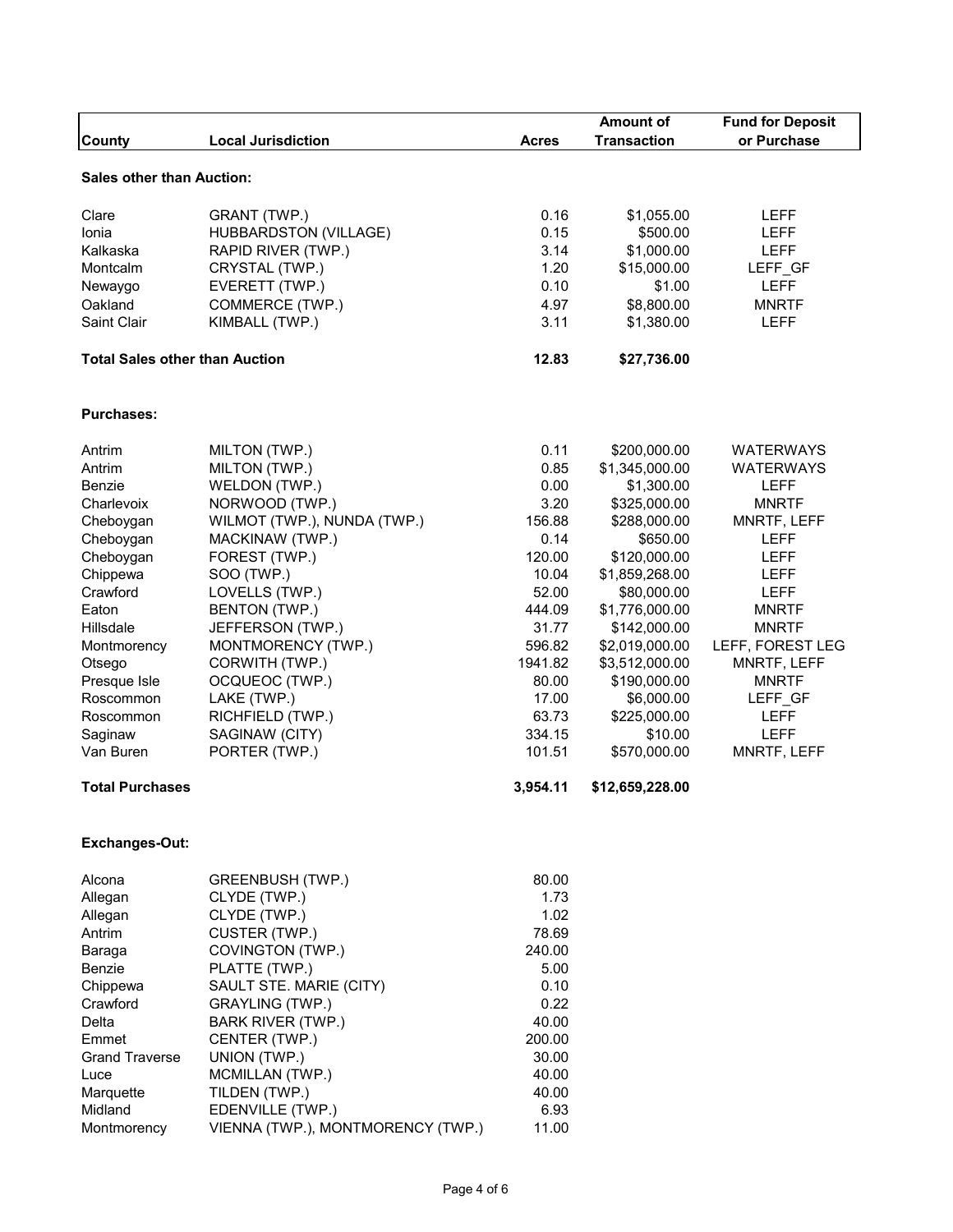|                            |                                    |                | <b>Amount of</b>   | <b>Fund for Deposit</b> |
|----------------------------|------------------------------------|----------------|--------------------|-------------------------|
| <b>County</b>              | <b>Local Jurisdiction</b>          | Acres          | <b>Transaction</b> | or Purchase             |
| Oakland                    | HIGHLAND (TWP.)                    | 5.00           |                    |                         |
|                            |                                    |                |                    |                         |
| <b>Total Exchanges-Out</b> |                                    | 779.69         |                    |                         |
| Exchanges-In:              |                                    |                |                    |                         |
| Alcona                     | GREENBUSH(TWP.)                    | 80.00          |                    |                         |
| Allegan                    | CLYDE(TWP.)                        | 1.72           |                    |                         |
| Allegan                    | CLYDE(TWP.)                        | 1.02           |                    |                         |
| Antrim                     | JORDAN(TWP.)                       | 30.67          |                    |                         |
| Baraga                     | COVINGTON(TWP.)                    | 40.00          |                    |                         |
| Baraga                     | COVINGTON(TWP.)                    | 80.00          |                    |                         |
| Baraga                     | COVINGTON(TWP.)                    | 30.00          |                    |                         |
| Benzie<br>Cheboygan        | WELDON(TWP.)<br>HEBRON(TWP.)       | 15.00<br>27.45 |                    |                         |
| Chippewa                   | WHITEFISH(TWP.)                    | 76.34          |                    |                         |
| Crawford                   | GRAYLING(TWP.)                     | 2.50           |                    |                         |
| Delta                      | FORD RIVER(TWP.), BARK RIVER(TWP.) | 7.67           |                    |                         |
| Emmet                      | BLISS(TWP.)                        | 230.00         |                    |                         |
| <b>Grand Traverse</b>      | EAST BAY(TWP.)                     | 79.77          |                    |                         |
| Luce                       | MCMILLAN(TWP.)                     | 40.00          |                    |                         |
| Marquette                  | TILDEN(TWP.)                       | 40.00          |                    |                         |
| Midland                    | EDENVILLE(TWP.)                    | 0.75           |                    |                         |
| Oakland                    | HIGHLAND(TWP.)                     | 8.90           |                    |                         |
| Schoolcraft                | SENEY(TWP.)                        | 10.00          |                    |                         |
| <b>Total Exchanges-In</b>  |                                    | 801.79         |                    |                         |
| Gifts:                     |                                    |                |                    |                         |
| Allegan                    | VALLEY (TWP.)                      | 10             |                    |                         |
| Antrim                     | MANCELONA (TWP.)                   | 1360           |                    |                         |
| Chippewa                   | DRUMMOND (TWP.)                    | 30.5           |                    |                         |
| Crawford                   | FREDERIC (TWP.)                    | 12.65          |                    |                         |
| losco                      | OSCODA (TWP.)                      | 40             |                    |                         |
| Mackinac                   | <b>HENDRICKS (TWP.)</b>            | 1.15           |                    |                         |
| Mackinac                   | <b>HENDRICKS (TWP.)</b>            | 1.15           |                    |                         |
| Marquette                  | FORSYTH (TWP.)                     | 25             |                    |                         |
| Muskegon                   | CEDAR CREEK (TWP.)                 | 40             |                    |                         |
| <b>Total Gifts</b>         |                                    | 1,520.45       |                    |                         |
| <b>Granted Easements:</b>  |                                    |                |                    |                         |
| Allegan                    | MONTEREY (TWP.)                    |                | \$4,400.00         | LEFF                    |
| Benzie                     | BENZONIA (VILLAGE)                 |                | \$6,552.00         | LEFF                    |
| Charlevoix                 | EVANGELINE (TWP.)                  |                | \$3,100.00         | LEFF                    |
| Cheboygan                  | WAVERLY (TWP.)                     |                | \$1,000.00         | <b>LEFF</b>             |
| Cheboygan                  | WAVERLY (TWP.)                     |                | \$1,000.00         | LEFF                    |
| Cheboygan                  | NUNDA (TWP.)                       |                | \$1.00             | LEFF                    |
| Chippewa                   | WHITEFISH (TWP.)                   |                | \$1,000.00         | LEFF                    |
| Crawford                   | <b>GRAYLING (TWP.)</b>             |                | \$1,200.00         | LEFF                    |
| Emmet                      | WAWATAM (TWP.)                     |                | \$1,514.00         | LEFF                    |
| Emmet                      | <b>BEAR CREEK (TWP.)</b>           |                | \$1.00             | LEFF                    |
|                            |                                    |                |                    |                         |